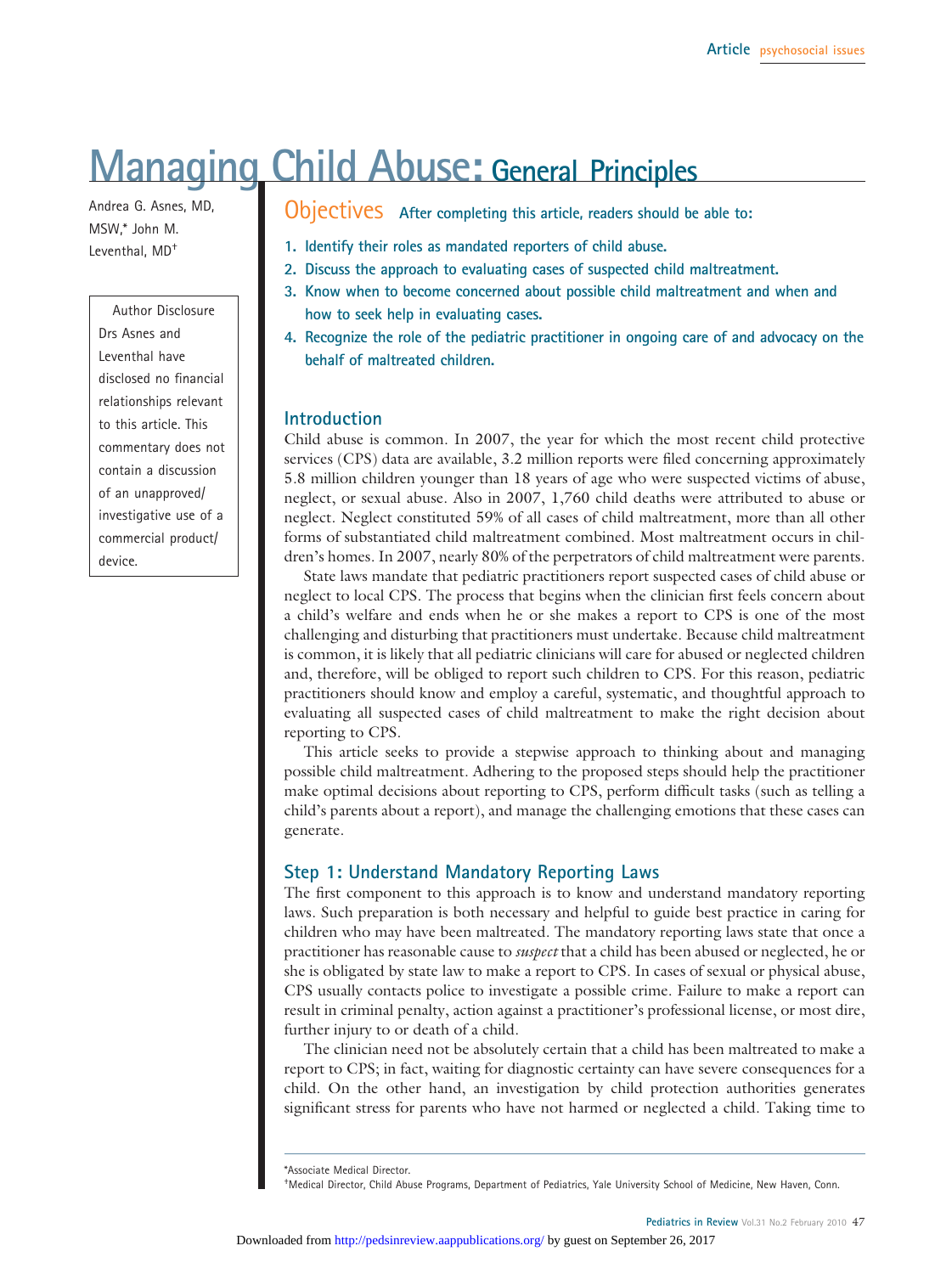gather information thoroughly and think through suspected cases carefully can increase the likelihood of appropriate reports and decrease the likelihood of unnecessary ones.

However, when an allegation of child sexual abuse as opposed to one of suspected physical abuse or neglect —is brought to the attention of a pediatric practitioner, that practitioner is obligated by mandated reporting laws to convey the allegation to CPS.

Although a child may first disclose sexual abuse to a pediatric clinician, it is considerably more likely that the clinician will hear of a child's disclosure or behavior that led to concern about sexual abuse from an adult caregiver of the child. In this situation, information about what a child said or how he or she behaved should be obtained from the caregiver.

Usually it is not necessary to hear directly from a child about possible sexual abuse. In fact, because what a child says about sexual abuse may be the only evidence that abuse has occurred, it is preferable to refrain from questioning a child until he or she can be interviewed by a professional trained in forensic interviewing techniques. The report of a disclosure of sexual abuse from a child's caregiver should prompt an immediate report to local CPS, even when the pediatric practitioner is not certain that sexual abuse has occurred. The investigation of alleged sexual abuse is undertaken best by both CPS and police to limit the number of times a child is questioned about alleged abuse and to avoid compromising the investigation of a possible crime.

## **Step 2: Understand Risk Factors Associated With Child Maltreatment**

Poverty, family violence, social isolation, and a household that has many children younger than 5 years of age increase the risk of child abuse or neglect. Parents who have a history of maltreatment as children; those who have mental illness, developmental delay, or substance abuse; and mothers who are younger than 19 years of age at the time of the child's birth are at increased risk of maltreating their children. In addition, children born of undesired pregnancies, those born of multiple gestation (twin) pregnancies, and disabled children (including children who have behavioral and learning problems) are at higher risk of being maltreated.

Taking the time to obtain, update, and document detailed family and social histories with all parents and patients provides a foundation from which to evaluate worrisome physical findings, growth and developmental failures, or other issues of concern that may present during health supervision visits. Gathering such information also allows for identification of high-risk families to initiate support services and prevention efforts and help prevent the occurrence of abuse.

Certain patterns of parental behaviors and feelings about children increase the risk of abusive or neglectful behaviors. An example is parents who have inappropriate developmental expectations of their children, such as expecting a newborn not to cry or an 8-month-old infant to be toilet trained. All parents can become frustrated by an infant who cries for hours each day or a toddler who is learning toileting skills. When parents cannot understand their children's behavior as age-appropriate, their frustration may escalate and result in child abuse.

Another example of worrisome parental behavior is a failure of empathy between parent and child or the inability of the parent to understand and participate in the child's emotional experience. It is likely that parents who were not treated with empathy and understanding as children may be at particularly high risk of an inability to show understanding to their own children. Another parental attitude that increases the risk of child maltreatment is the assignment of inherent value to the use of physical punishment. Some families believe that children cannot be brought up successfully without the use of regular spankings or beatings and that to spare such actions will lead to harm.

Finally, parents who reverse parent-child roles and see children as a major source of family comfort are likely to be frustrated and disappointed when faced with the persistent neediness and dependence of children. This mindset also can lead to child maltreatment. Using health supervision visits to learn of parents' feelings about and attitudes toward their children can provide useful information that can be accessed when concerns about a child's welfare arise and can prompt the clinician to implement important family support and prevention services.

# **Step 3: Obtain a Careful History and Perform a Thorough Physical Examination**

When a child presents with a concerning injury or the clinician begins to suspect neglect, a critical step is to obtain a thorough history and physical examination. In addition to the history of the present illness and past medical history (which may reveal past injuries or evidence of neglect), a complete family and social history should be obtained to provide a framework or context that may explain the injury or suspected neglect. Gathering historical data is particularly important in urgent and emergent settings, when the examining practitioner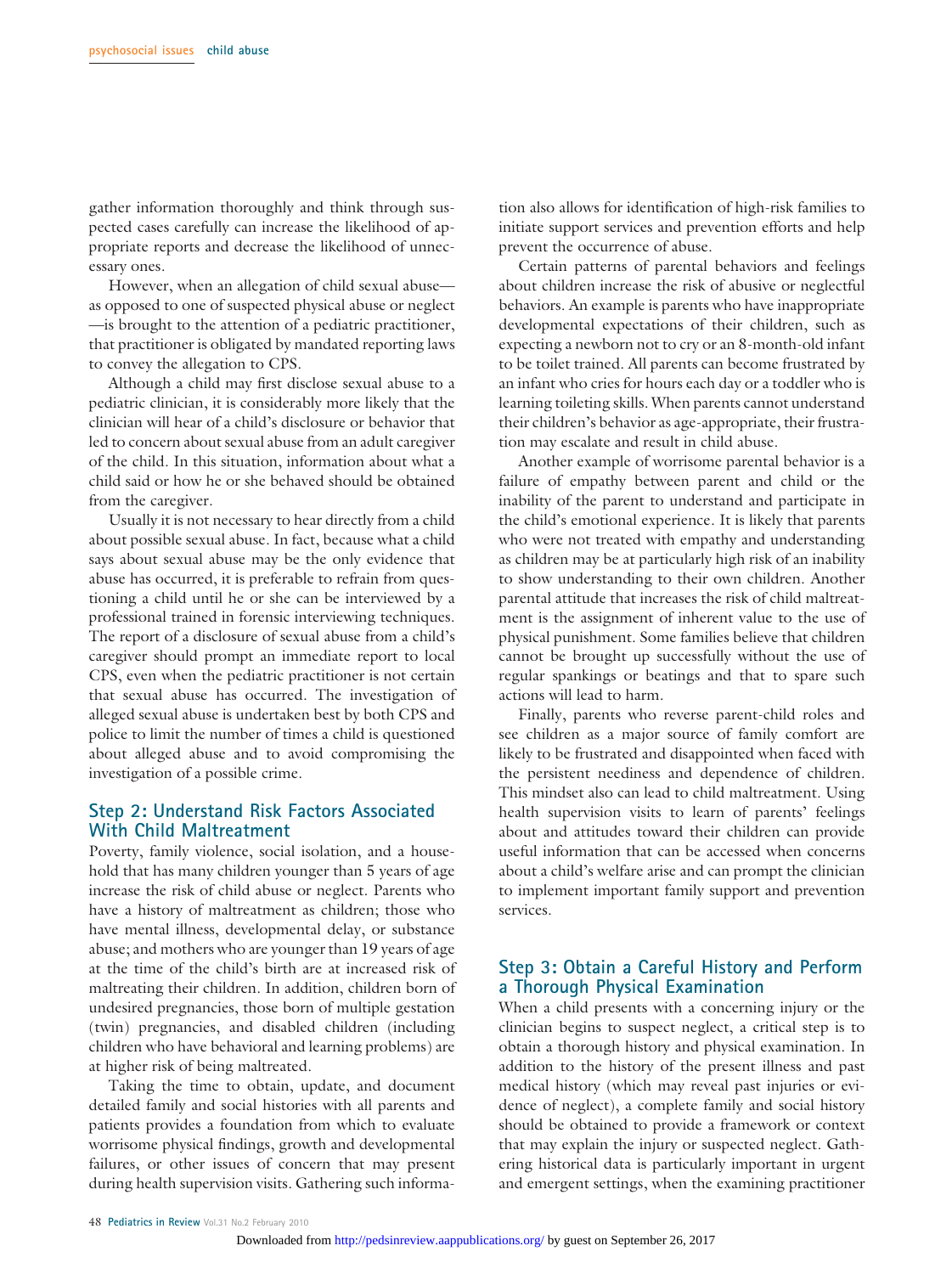does not have the benefit of long-term knowledge of a patient and family that the primary care practitioner has.

When evaluating an injury in a child, it is best for the practitioner to hear exactly what occurred from the parents and witnesses (if possible and only if they were present at the traumatic event). It is imperative to avoid interrupting parents as they relate the history of an event, so their report about what happened is not influenced by the clinician's words or perspective. Once a story is obtained in full, questions for clarification and requests to demonstrate or re-enact events may be useful. However, such questioning should occur only after listening to an initial full explanation.

Crucial additional information may be obtained simply by performing a full physical examination with the child disrobed. Consider an 18-month-old child who presents with a fractured humerus and whose parents report that they have not witnessed a traumatic event. A fully disrobed examination may reveal bruises or other cutaneous manifestations of trauma for which explanations must be sought. Conversely, failing to complete a fully disrobed examination could leave clear signs of physical abuse undetected.

#### **Step 4: Seek Out and Use Additional Data**

The fourth component of a useful approach to evaluating possible maltreatment is to seek out and use additional data that can aid in establishing the degree of concern about an individual child's presentation. Other sources of data may include an additional interview of an injured child's parents by a different clinician or a social worker, a conversation with the child's primary care practitioner, an examination by an expert (such as a pediatric ophthalmologist), laboratory data (such as coagulation studies), and radiographic studies (such as computed tomography scan of the head).

Consider a 3-month-old infant who has a femur fracture and whose father reports that she rolled from a bed. A radiologic skeletal survey may reveal multiple healing rib fractures. In this case, the decision to report the child to CPS is clear. An interview of the father by a social worker may generate a significantly different history of the child's fall that prompts increased concern for possible physical abuse. A review of a child's medical record (or of his or her sibling's medical records) or a conversation with a primary care clinician may identify a pattern of multiple missed visits or documented social concerns that also may push the practitioner toward a decision to report a questionable presentation.

# **Step 5: Know When to Become Concerned and Use a Clear Approach to Decision-making**

Most often, concern about physical abuse is generated by an unexplained or less-than-adequately explained injury rather than by the mere presence of a specific injury. Examples include a 5-month-old infant presenting with unexplained bruises and a 2-month-old infant who has multiple rib fractures and reportedly fell from a mattress 1 foot from the floor. Certain presenting or incidental physical findings always should prompt a consideration of physical abuse. These findings include bruises and oral trauma in children younger than 6 months of age and fractures in nonambulatory infants. Bruising can occur in the setting of a bleeding diathesis, and fractures may be accidental, but abuse must be considered and ruled out carefully when very young children have signs of trauma.

Similarly, the clinician must consider neglect in children who fail to thrive or are developmentally delayed while simultaneously considering other medical explanations for the growth failure. In addition, recognition of a child's developmental abilities is crucial to approaching injuries that may be accidental. Active toddlers who run and play can sustain fractures in many ways. Five-monthold infants who cannot sit alone, crawl, or "cruise" are much less likely to sustain fractures under their own power, but can be injured if a parent falls while carrying the child.

After performing the examination, obtaining an explanation for an injury, and gathering additional data, the practitioner must answer questions related to the mechanism, severity, and timing of injury. First, does the history obtained from parents include a reasonable *mechanism* to explain the child's injury? For example, a 3-month-old child who presents with bruises and multiple fractures and whose parents report a single fall from a bed 2 feet from the floor raises concern about the adequacy of the stated mechanism of injury to explain the child's physical findings.

Second, does the history obtained from parents make sense in terms of the *severity* of the injury? When parents state that a 7-month-old who has seizures, a subdural hematoma, and retinal hemorrhages banged his head on the side of his crib, the history is insufficient to explain the severity of the child's presentation and should cause significant worry.

Third, does the history offered adequately explain the injury with respect to *timing*? A 2-year-old child who is brought for medical attention after a reported fall down stairs but is found to have fractures in various states of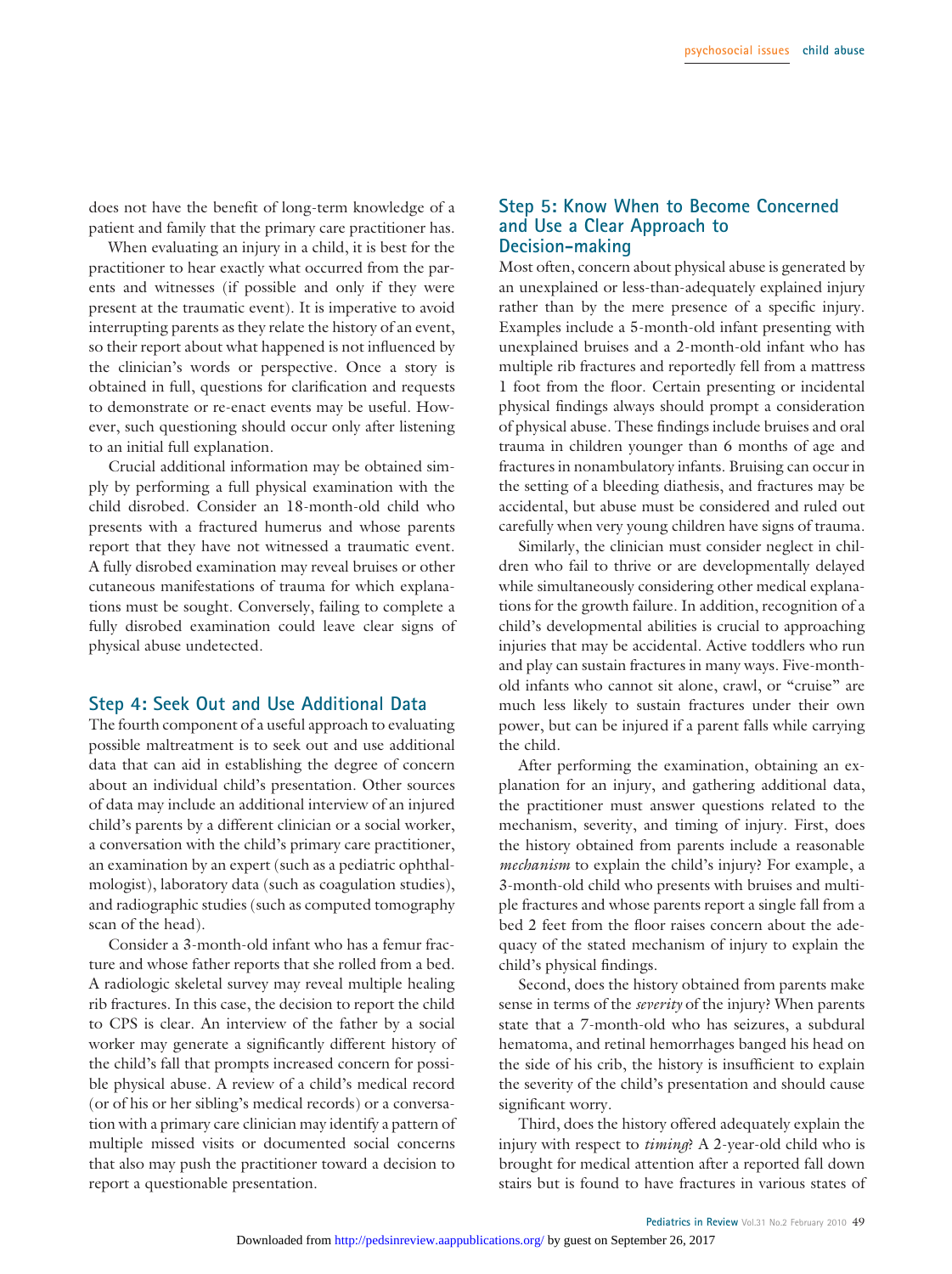healing has evidence of older, unexplained trauma that must be investigated for suspected abuse.

Lack of an appropriate explanation for serious injury in a child always must raise the practitioner's concern for possible child abuse. In addition, when different parents or witnesses offer significantly inconsistent histories of a reported traumatic event or when individuals offer multiple descriptions of a single traumatic event, child abuse must be considered. Keep in mind, however, that inconsistencies in histories can occur when different people ask questions in various ways and when parents have less than a full understanding of what is being asked. Use of interpreter services with non-English-speaking families is crucial, as is a sense of any cognitive limitations in parents that may affect their understanding of the questions asked.

Employing a framework to help evaluate the child's presentation is helpful when considering an injured child or a child who may have been abused or neglected. All clinical presentations fall along a continuum between those presentations consistent with abuse or neglect and those that can be explained by accidental mechanisms, medical problems, or birth injuries. Graphically, this can be represented by Leventhal's Triangle (Fig. 1). Each side of the Triangle represents a continuum between: 1) an abusive injury and an accidental or medically explained injury, 2) neglect and an accidental or medically explained injury, and 3) an abusive injury and an injury that occurred through neglect. A line can be drawn through the Triangle that represents the point at which an injury or presentation suggests maltreatment and warrants a report to CPS. If a child's presentation along one side of the Triangle falls below the line, a report to CPS is indicated. If the presentation falls above the line, referral is not necessary.

Each injury can be located along the side of the Triangle. For example, a 9-year-old child wearing a bicycle helmet presents to the emergency department (ED) with a fractured wrist after a fall from his bike. The child is verbal and describes what happened: "I took the turn too fast and fell off of my bike." With this history, the child's presentation on the Triangle (Fig. 2) does not warrant a report to CPS.

The injury suffered by a 9-month-old child who has a linear parietal skull fracture after a witnessed fall from a bed falls along the continuum between an accident and neglect (Fig. 3). A report to CPS is not indicated. More careful supervision likely would have prevented the injury. Although it does not reach a level of reporting for neglect, this injury offers an opportunity for the clinician to educate the caregivers about supervision and injury prevention.



**Figure 1. Leventhal's triangle.**

The Triangle may be helpful when the clinician evaluates possible neglect by placing a single injury in the context of other child and family factors. When considering a diagnosis of neglect, the practitioner must take into account a pattern of parental behavior. If historytaking for the 9-month-old child who experienced a witnessed fall from a bed and a fractured skull reveals that the child has been injured in two previous falls from the bed, the same injury could be represented differently (Fig. 4), and a report to CPS should be made.

Other factors in the history might influence the placement of the injury along the line. For example, if the mother of the 9-month-old infant who sustained the skull fracture has alcohol on her breath at 8:00 AM when the child is being evaluated, the clinician would be more worried about neglect (or abuse). In this instance, the injury is placed well below the reporting line, and a report to CPS should be made. It is important to remember that injuries happen in a context, and the context influences both how clinicians evaluate an injury and where the designation of the injury should be placed on the Triangle.



**Figure 2. Child states, "I took the turn too fast and fell off of my bike."**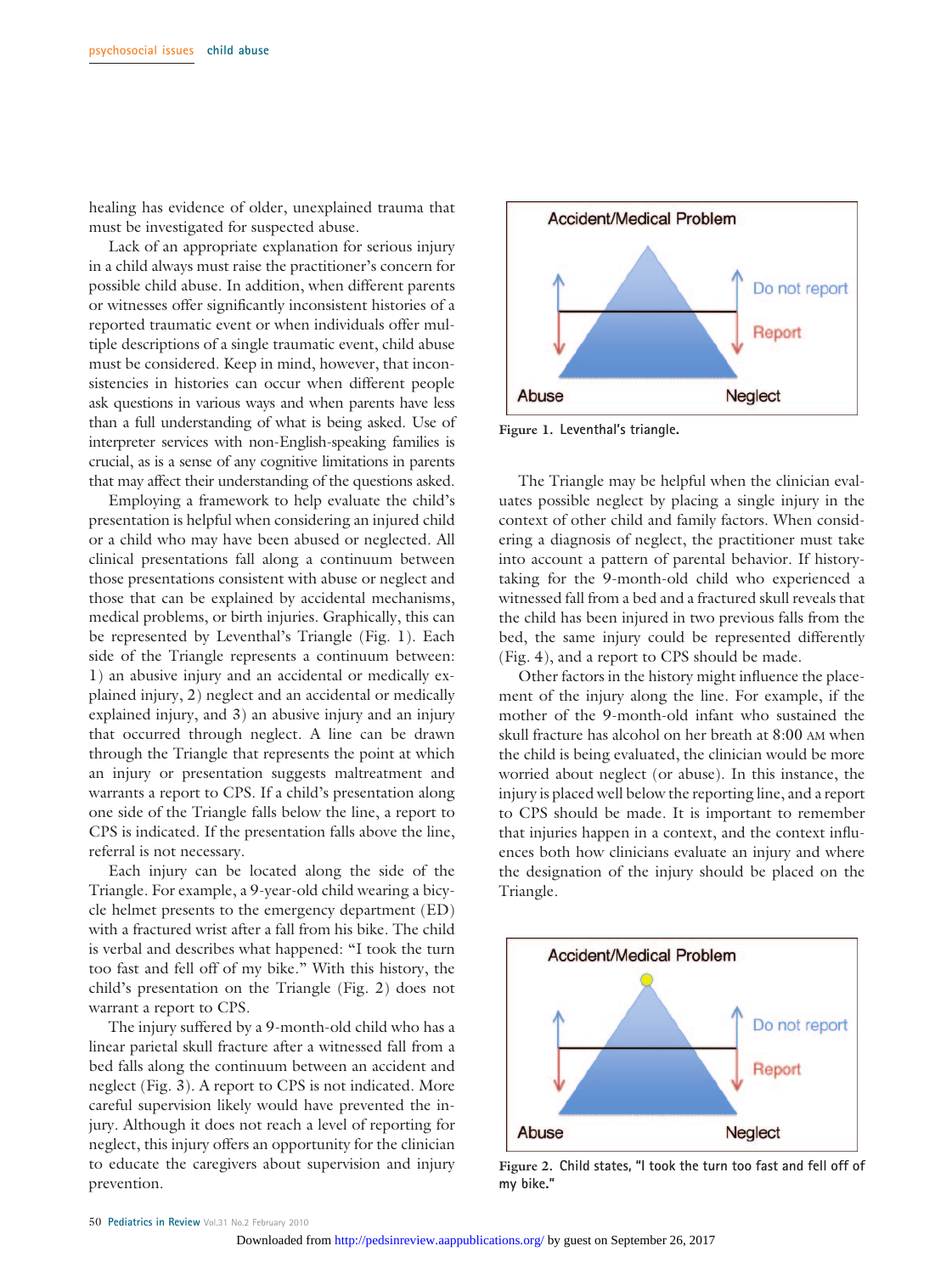

**Figure 3. Child has a linear parietal skull fracture after a witnessed fall from a bed.**

Many pediatric practitioners struggle with how to handle parental use of physical punishment. Although the American Academy of Pediatrics is clear in its evidence-based opposition to the use of physical punishment, most states allow for some degree of physical punishment within legal limits. The Triangle may be adapted slightly to help the clinician determine whether a child has been physically disciplined or has been abused. If Accident/Medical Problem at the top of the Triangle is replaced with Acceptable Parental Behavior, the Triangle may be used to consider whether a child has been treated within the spectrum of acceptable behavior. For example, a 2-year-old child who has been spanked lightly on clothed buttocks for playing with the stove may be placed in the triangle as in Figure 5. No report is made. In contrast, the same 2-year-old child who has been punched in the stomach for having a toileting accident would be represented differently (Fig. 6) and a report to CPS made.

#### **Step 6: Know When and How to Get Help**

Even after careful consideration and application of the decision-making tools described previously, the clinician



**Figure 4. Child has third witnessed fall from a bed.**



**Figure 5. Two-year-old child who has been spanked lightly for playing with the stove.**

may not yet be clear about whether to make a report to CPS. For this reason, the sixth step is knowing when and how to get help. Such help may be obtained from key support staff such as social workers or nurses. Obtaining a careful family and social history in the setting of a busy ED is a challenge; working with a social worker may allow the gathering of important information to help the practitioner decide whether to report an injury. Information should be gathered in four key areas: exposure to violence, substance use or abuse, mental health, and previous CPS involvement. Nurses may witness parents attempting to "get their stories straight" and should be asked about what they have observed; nurses often make important observations about parent-child, parentsibling, and parent-parent interactions.

When available, a pediatric child abuse expert can be a valuable resource for cases in which a decision to report to CPS is particularly difficult. Such experts may be available for telephone consultation, to review photographs and radiographs, or to evaluate children personally. They can offer extremely useful input in difficult cases.



**Figure 6. A child punched in the stomach for having a toileting accident.**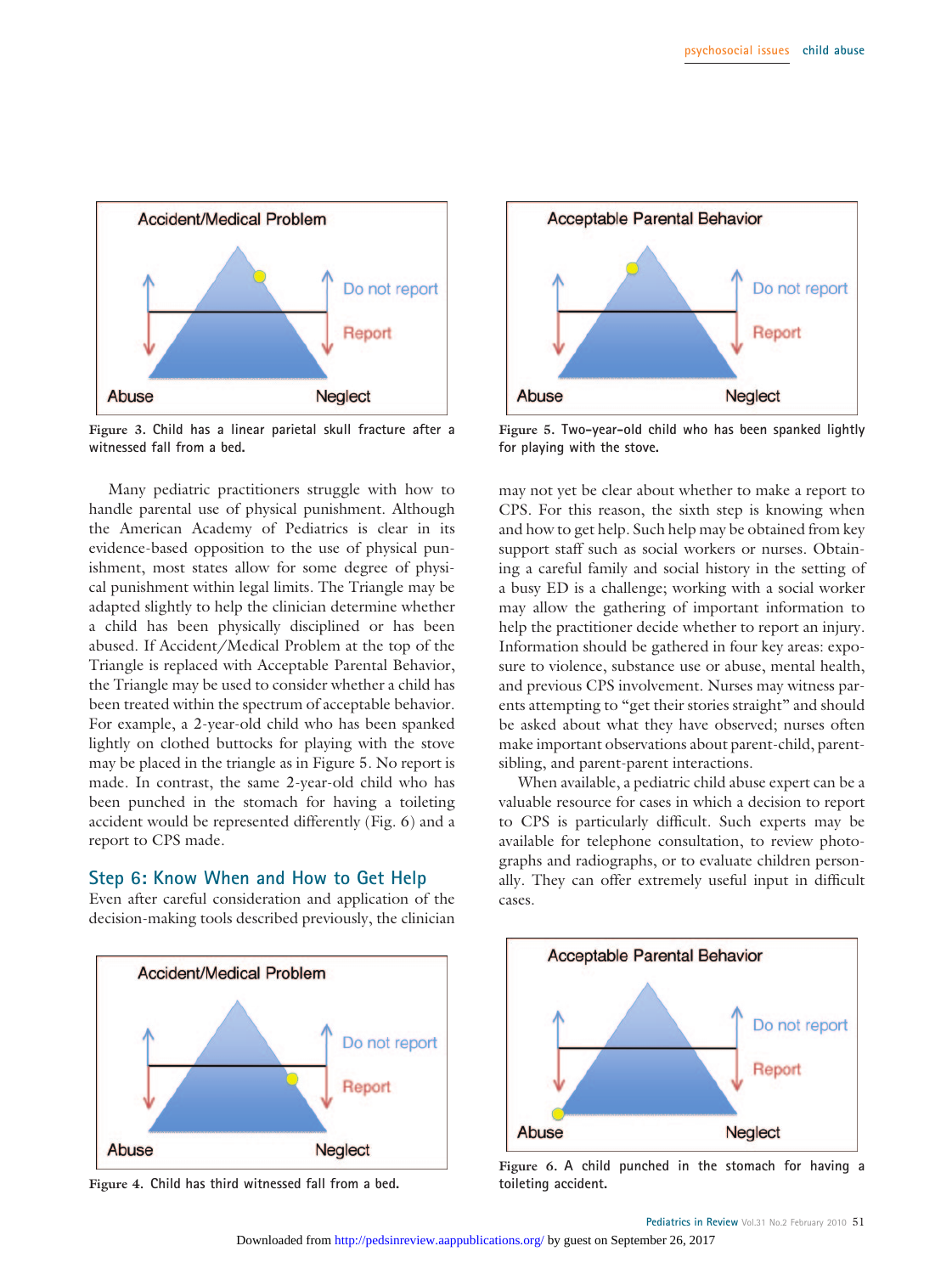Confronting possible child maltreatment can generate multiple emotions in the clinician, including anger, sadness, disgust, and anxiety. It may be helpful for the practitioner to discuss worrisome cases with a trusted partner or senior clinician, so that such emotions may be identified, supported, and managed. Consultation with another person can provide support to the clinician and may prevent difficult emotions from interfering with his or her ability to act in the best interest of the children for whom he or she cares.

#### **Step 7: Consider Hospital Admission**

Arranging an inpatient evaluation for a child who appears to have been abused or neglected may be especially helpful. Admission may allow the input of pediatric specialists (including child abuse experts, orthopedists, hematologists, and trauma specialists) and simultaneously provide immediate safety for the child while a decision about reporting to CPS is made. In situations in which a practitioner is especially concerned, transportation by ambulance may be arranged from the primary care setting to the hospital. If parents refuse to comply with a suggested evaluation in the ED or inpatient unit, local law enforcement may need to be notified. If the practitioner does not opt for hospital admission, careful follow-up must be assured and current contact information for the family confirmed in addition to mandatory CPS notification about possible abuse.

# **Step 8: Remember That a Child May Have Siblings**

Hospital admission may secure the safety of an individual child, but that child may not be the only one at risk. The eighth component of a successful approach is to remember that an abused child may have siblings or live in a household with other children, a circumstance that may accelerate the timing of a report to CPS in less clear cases. When a child is an only child, time may be taken during a hospitalization to gather and weigh facts before making a report.When a child has siblings who remain in the care of possibly abusive or neglectful parents, however, an immediate report of suspected maltreatment is warranted.

#### **Step 9: Tell Parents When a Report is Made**

Once the clinician decides to report a child to CPS, the next challenge is when, where, and how to tell the child's parents. Many practitioners identify the act of telling a child's parents that a report to CPS has been or will be made as being among the most difficult tasks they face. However, the person making a report (or causing a report to be made) is the best person to inform a child's parents about it. It may be helpful to recall the mandatory reporting laws when communicating with parents about a report to CPS. Remembering that a legal mandate goes into effect when concern for a child is raised (and communicating that legal obligation) may help the practitioner face the challenging task of informing parents of his or her suspicion of abuse.

It is acceptable and advantageous to assure a child's safety first, but there should be no additional delay in telling parents about a report beyond the time that a child's safety is assured. Hospital admission (Step 7) may be employed best in this setting. For example, an infant presenting with multiple bruises may be safest if sent directly to the ED or inpatient unit before his or her family is informed about a report to CPS. The conversation may take place in the hospital with the support of available hospital services, such as on-site social workers and security personnel.

Deciding how to tell parents that the report will be made is a particular challenge to primary care or subspecialty practitioners who have longstanding relationships with the children and families. A CPS report is likely to be perceived as a severe threat to a partnership between the clinician and the family that may have been built over a period of years. Remembering the mandated reporting law once again may be helpful. The practitioner should recall that the law must guide his or her actions, which can be stated to parents.

For example, consider a 4-month-old child found to have bruises over her face and ears during a health supervision visit. Bruising in this age group is never normal, and although it may be the presenting sign of a bleeding diathesis, the bruising may have been caused by trauma. This infant may be sent to the ED for simultaneous evaluations of a possible bleeding problem and possible abuse. Because abuse is suspected, a report to CPS should be made. Once the child's safety is assured, her parents may be told that because her bruising could represent possible child abuse, state law mandates a report to CPS.

The practitioner may say something such as, "Whenever we see bruises like this in an infant, we have to worry about possible abuse. When that happens, I am mandated by state law to make a report to child protective services." Parents then can be assured that the practitioner will maintain contact with the family and continue to be a source of support while the CPS investigation progresses: "I will stick with you throughout this process and answer any questions along the way."

Parents also can be assured that other, possibly medical, causes of a child's presentation will be ruled out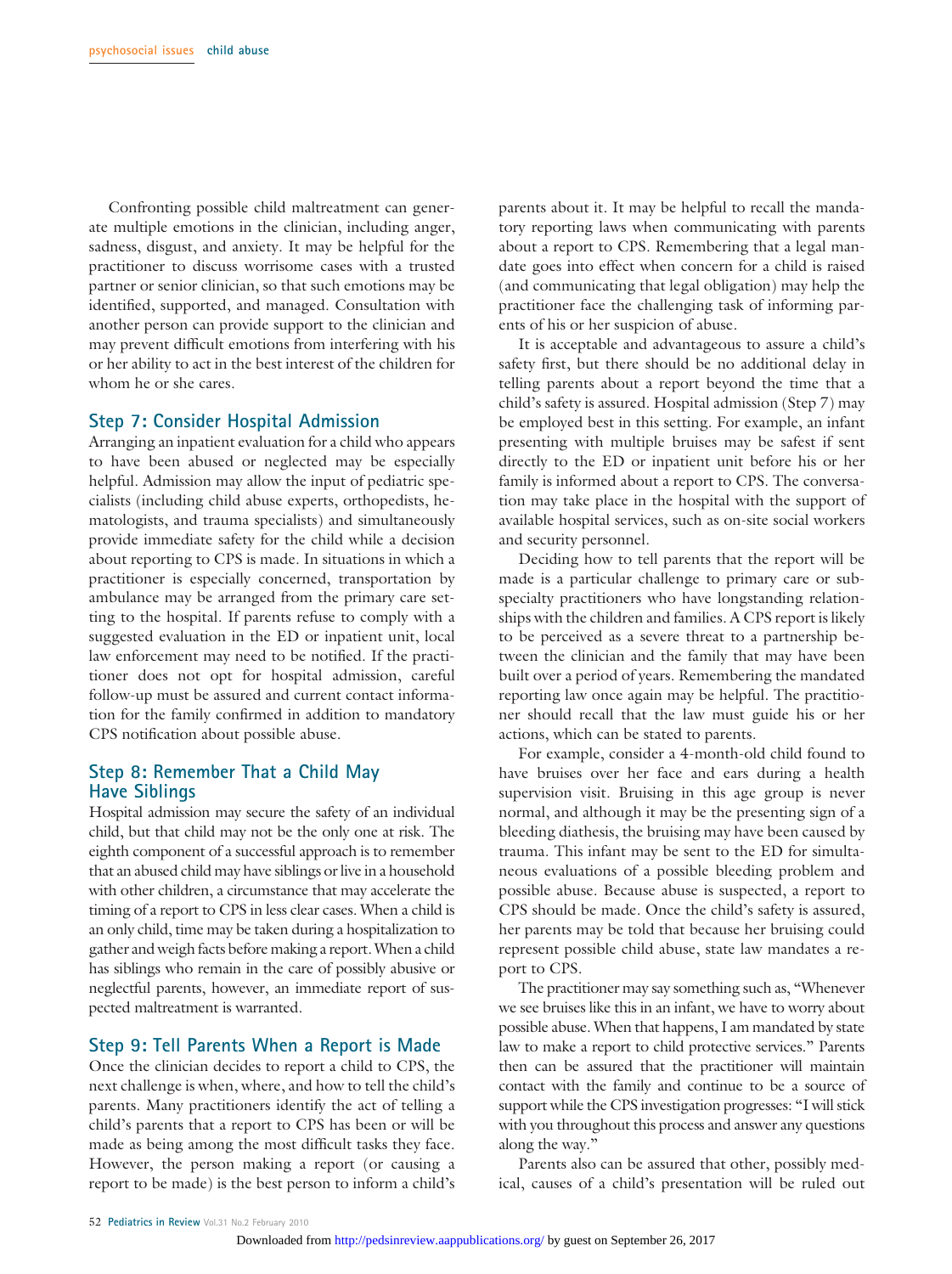scrupulously by the practitioner even as the CPS investigation proceeds. The anxiety that can be generated by reporting suspected maltreatment may cause the practitioner to distance him- or herself from a child and family after making a report. Ongoing communication with families, however, such as the delivery of the results of laboratory and radiographic tests, must be preserved, even when these results increase the practitioner's concern about abuse.

# **Step 10: Continue to Advocate and Care for the Child and Family After Making a CPS Report**

Although making a report to CPS for a child may feel like the final step in an assessment process, it should not be so. The practitioner should make every effort to continue to advocate for children and families after making a report to CPS. This action comprises the tenth and final step in a successful approach to managing suspected child maltreatment. An understanding of what is likely to happen after a CPS referral can help the practitioner provide support to families.

The pediatric clinician provides and interprets medical data to CPS personnel and to the investigating law enforcement officers. Police detectives and prosecutors who seek to determine if a crime has been committed may have particularly challenging questions. They may request an ironclad diagnosis of abuse, ask the practitioner to explain exactly what mechanism led to a child's injuries, or ask the clinician to "time" the injuries definitively. It is important to remember that the answers to these questions may not be available immediately (because a medical evaluation is ongoing) or that they may never be available (identification of an exact mechanism of injury and specific timing of injuries may not be possible).

When speaking with law enforcement personnel, the clinician should be guided by adherence to what can be said with certainty and avoid speculation. Medical terminology also should be explained carefully to both law enforcement and CPS personnel. The practitioner should take time to explain a child's medical findings in clear, jargon-free language to CPS personnel as they work to determine a safe disposition for the child and to law enforcement personnel as they seek to identify, investigate, and prosecute possible crimes.

Only a fraction of CPS reports result in removal of a child from his or her home. Removal is most likely to occur in cases of suspected serious injury or serious neglect. Even when removal occurs, reunification is always a goal and is considered in every case. Many families who are reported to CPS do not lose custody of their

children; instead, they receive services through the auspices of CPS. For example, the infant of a depressed mother who has failed to thrive because of caloric restriction may remain with his or her parents if intensive services, including mental health care, can be provided. Removal is an option of last resort and is used only when a child's safety cannot be assured.

When CPS decides that a child's safety is in imminent danger because of suspected abuse or neglect, the agency has two means by which to obtain custody of a child. The first is a temporary custody order. To obtain a temporary custody order, CPS must present evidence to a judge in court (called juvenile, family, or dependency court in different states) that a child's safety is at continued imminent risk. If the temporary custody order is granted, CPS takes temporary custody of the child, and a future court date is specified, at which time the judge hears additional evidence and reevaluates whether to continue custody with CPS or reunite the child with his or her parents (with or without specified services). At the hearing, evidence is presented by a CPS attorney and attorneys for the individual parents and the child. In some states, the child is assigned a guardian *ad litem* who tries to understand the child's situation and advises all involved parties about what would most benefit the child.

The second option is used on weekends, holidays, or after work hours, when a judge is not available. In this situation, CPS still may take temporary custody of a child for several days under what usually is called a "hold." In Connecticut, this period is 96 hours, but the duration of the hold may vary from state to state. Within whatever time frame a given state prescribes for a hold, CPS must go to court to provide evidence about the reason the hold was invoked and the necessity that the child not be allowed to be cared for by his or her parents.

For both a temporary custody order and a hold, CPS usually requests that the practitioner caring for the child or consulting on the case provide documentation (often in the form of an affidavit) describing, in lay terms, the child's medical condition, the types of injuries seen, and the reasons that abuse or neglect is suspected. In addition, the documentation states that the child's safety is at imminent risk if he or she is allowed to return to the home.

Many practitioners identify a concern about what may happen to children after a CPS report is made as a reason for choosing not to report suspected maltreatment. Concerns about the CPS underreacting (failing to substantiate a report) or overreacting (seeking removal of a child not believed by the clinician to be at high risk) often are cited as barriers to reporting to CPS a worrisome injury or behavior. It is helpful to remember that CPS investigators often have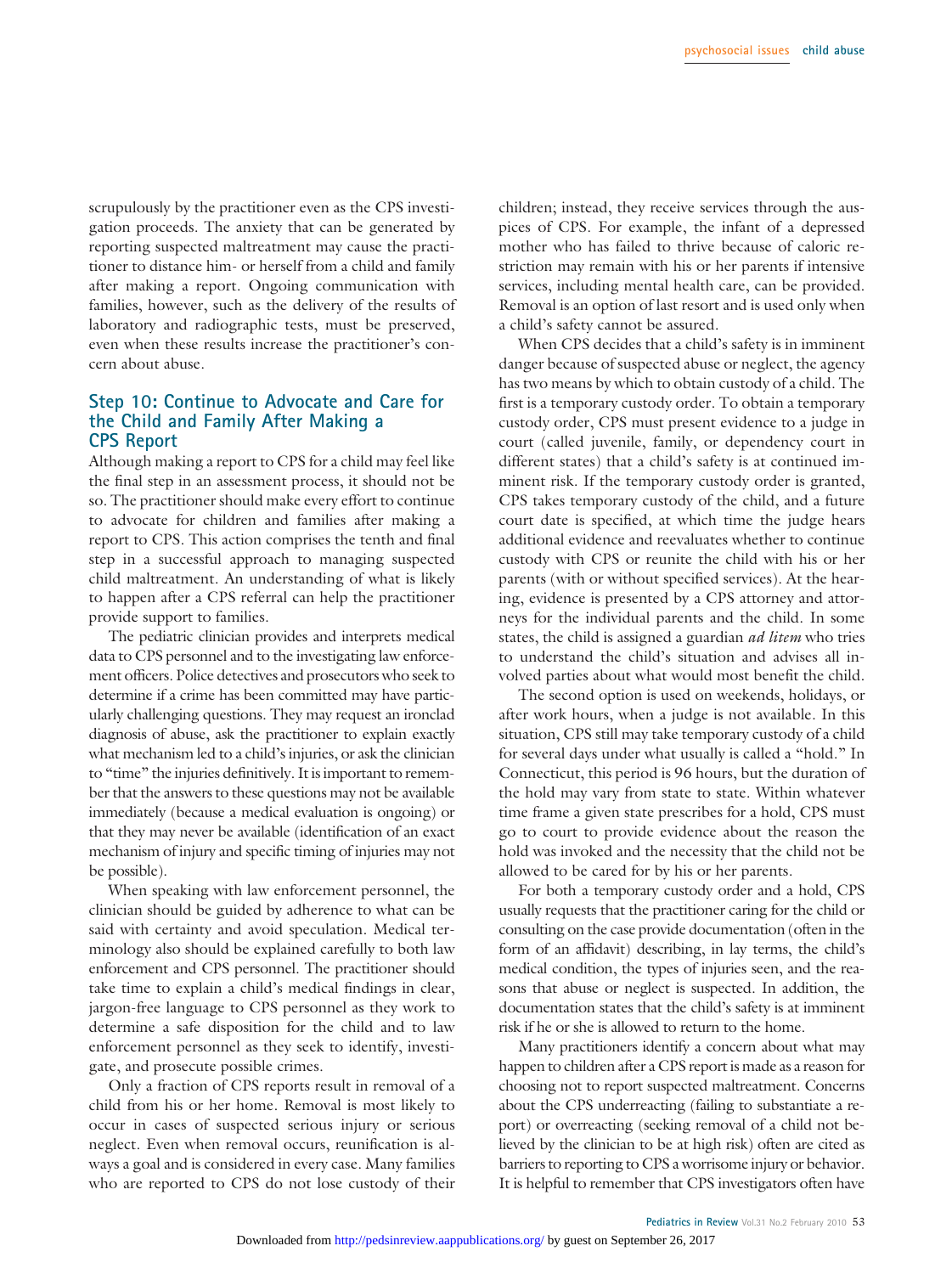far more information at hand than the medical practitioner. For example, the parents of an infant suspected of being a victim of neglect may have had other CPS reports in the past that resulted in out-of-home placements of children. The parents may not share this information with the primary care practitioner. Similarly, CPS investigators routinely perform home visits that can offer a wealth of information. Odd mechanisms of injury that may prompt practitioner concerns may be confirmed when the parent re-enacts the event at the site where the injury occurred. On the other hand, home investigations may reveal inadequate resources to care for children far beyond what the practitioner may have imagined.

A particular challenge occurs when a clinician is extremely concerned about a child and makes a report, but CPS fails to substantiate abuse or neglect and closes the case. This outcome may occur for a variety of reasons. A child who disclosed sexual abuse may retract the disclosure in the face of family pressure. An infant who has missed many continuity appointments but has no specific medical problem may not be judged to be at risk by CPS investigators. An unsubstantiated report to CPS does not mean that abuse or neglect did not occur. When a report is unsubstantiated and the degree of worry is high, the practitioner should be reminded that additional reports may be filed in the face of new or ongoing concerns.

In addition, a concerted effort on the part of the practitioner to speak directly with a CPS investigator or supervisor about concerns is likely to make a powerful contribution during an investigation. Many practitioners feel that the only call possible is the initial report to CPS; in fact, continued discussions with the CPS personnel investigating alleged maltreatment are both possible and extremely useful.

Similarly, when a practitioner believes that CPS has overreacted in its handling of a report, continued advocacy is possible. The practitioner may reach out to CPS in an effort to share observations about a parent's strengths that may encourage authorities to consider keeping a child in the care of his or her family, perhaps with additional support. In either case, the practitioner may serve the children in his or her care best by continuing to provide advocacy long after making a first report to CPS.

If a child is placed in foster care as a result of a CPS report, the practitioner may continue to advocate for that child and offer the services of a medical home if he or she continues to provide primary care to the child and the foster family. Even if this arrangement is not possible, as is the case when a child is placed with a family who lives too far away from the practitioner's office, the practitioner can ease a child's transition by making medical records available to the newly identified clinician.

Although the foster care system offers safe haven for abused and neglected children, it is not a perfect solution. Even children who have been maltreated suffer consequences from being removed from their parents' custody. Unfortunately, some children may suffer harm, including abuse and neglect, in foster care. The ongoing care of a concerned pediatric clinician can offer continuity to children who may benefit greatly from it.

# **Summary**

- **The management of child maltreatment is never easy, but considering and reporting suspected cases of child abuse and neglect are important clinical skills and obligations of a pediatric clinician.**
- **Use of the stepwise approach and the conceptual framework set forth in this article is likely to help the pediatric practitioner move from concern to action in a way that assures children's safety and also serves families best.**
- **The clinical approach described in this article is based not on research evidence, but rather on the practical experience gleaned from years working as pediatric experts in child abuse.**

#### **Suggested Reading**

- Bavolek S. The nurturing parenting programs. *Juvenile Justice Bulletin*. 2000:1–11
- Dubowitz H, Feigelman S, Lane W, Kim J. Pediatric primary care to help prevent child maltreatment: the Safe Environment for Every Kid (SEEK) model. *Pediatrics.* 2009;123:858 – 864
- Flaherty EG, Sege RD, Griffith J, et al. From suspicion of physical child abuse to reporting: primary care clinician decision-making. Pediatrics. 2008;122:611-619
- Hobbs GF, Hobbs CJ, Wynne JM. Abuse of children in foster and residential care. *Child Abuse Negl.* 1999;23:1239 –1252
- Jones R, Flaherty EG, Binns HJ, et al. Clinicians' description of factors influencing their reporting of suspected child abuse: report of the Child Abuse Reporting Experience Study Research Group. *Pediatrics.* 2008;122:259 –266
- Leventhal JM. Thinking clearly about evaluations of suspected child abuse. *Clin Child Psychol Psychiatry.* 2000;5:139 –148
- Leventhal JM, Bentovim A, Elton A, et al. What to ask when sexual abuse is suspected. *Arch Dis Child.* 1987;62:1188 –1193
- McCarthy C. Doing the right thing: a primary care pediatrician's perspective on child abuse reporting. *Pediatrics.* 2008;122 (suppl 1):S21–S24
- Stein MT, Perrin EL. Guidance for effective discipline. American Academy of Pediatrics. Committee on Psychosocial Aspects of Child and Family Health. *Pediatrics.* 1998;101:723–728
- United States Department of Health and Human Services Administration on Children. *Child Maltreatment, 2007*. Washington, DC: US Government Printing Office; 2009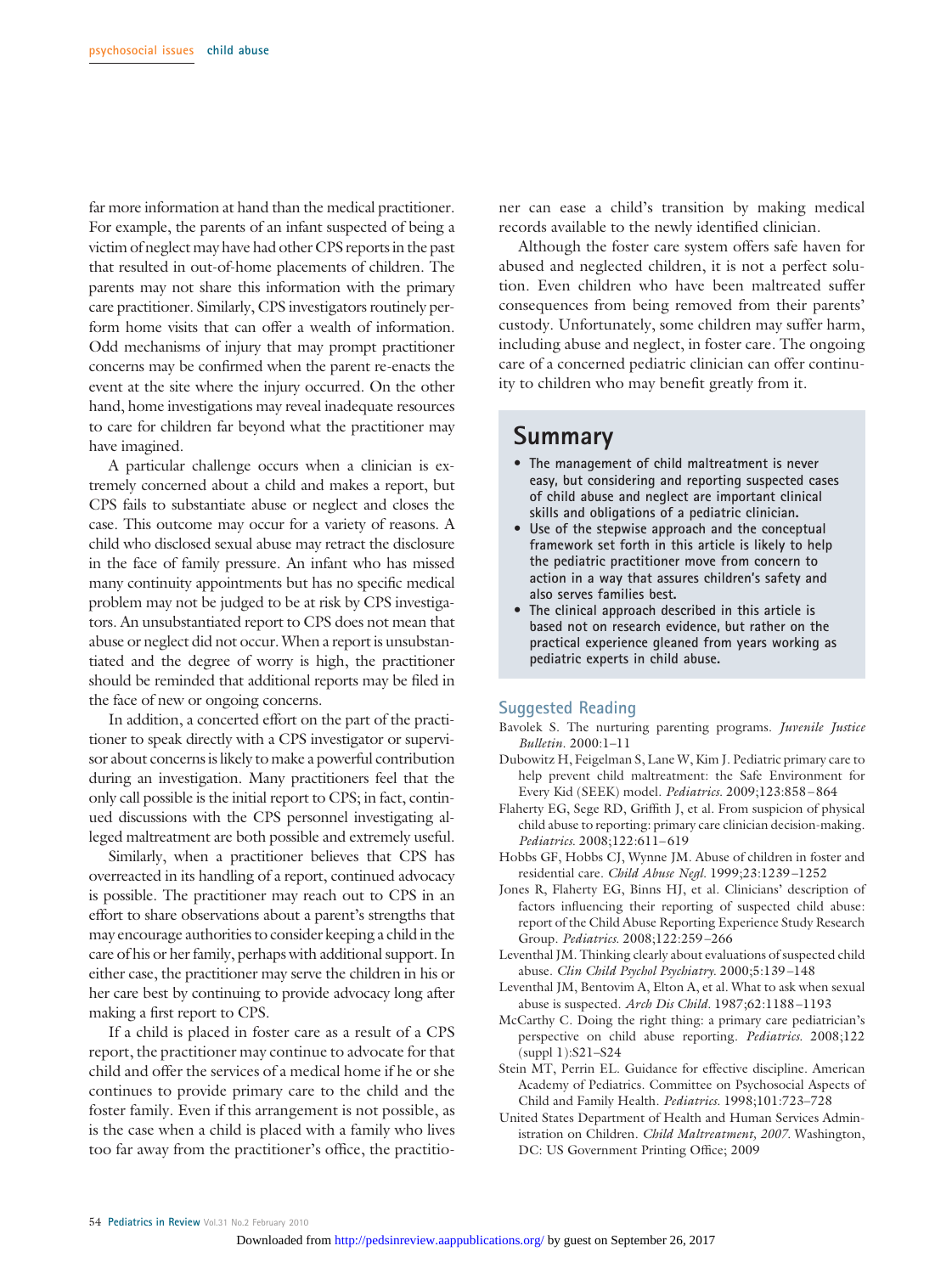# **PIR Quiz**

**Quiz also available online at http://pedsinreview.aappublications.org.**

- **1. Which of the following statements regarding the reporting and investigation of suspected child maltreatment is true?**
	- **A. Allegations of child sexual abuse should be reported to the police and CPS only if physical evidence of abuse is present.**
	- **B. If a health-care practitioner suspects child maltreatment but does not report it to CPS, his or her medical licensure could be at risk.**
	- **C. In cases of suspected child sexual abuse, the family, rather than the health-care practitioner, is responsible for filing a report with the police.**
	- **D. Investigators should interview children for whom parents allege sexual abuse as many times as possible to be sure to get an accurate history.**
	- **E. To be protected by the law, health-care practitioners should wait until they are certain that child maltreatment has occurred before reporting it to CPS.**
- **2. Which of the following conditions always should prompt the health-care practitioner to strongly consider child maltreatment or abuse?**
	- **A. Bruises on the abdomen of a 5-month-old girl who has no reported history of trauma.**
	- **B. Bruises on the anterior legs of a 2-year-old boy who has normal development.**
	- **C. Failure to thrive in an infant who has large, bulky stools and noisy respirations.**
	- **D. Fracture of the tibia in an 18-month-old girl who just learned to walk.**
	- **E. Linear skull fracture in a 10-month-old girl who was dropped from her parent's arms in a fall.**
- **3. You are evaluating an 11-month-old boy for decreased right arm movement. His mother is extremely upset and reports that he fell from her bed after a nap that morning. Except for bruising and pain over his right upper arm, his physical examination findings are normal, and his development is consistent overall with that of a 7-month-old. He is just beginning to support his weight on his legs. A skeletal survey reveals an acute fracture of his right humerus and two healing fractures of the left ribs. His mother states that she is unaware of the rib fractures and denies previous trauma. Which piece of information is most likely to prompt an additional evaluation and report to CPS?**
	- **A. Acute injury inconsistent with the history given by the mother.**
	- **B. Developmental delay of unclear cause.**
	- **C. Fracture of an extremity in an infant younger than 1 year of age.**
	- **D. High distress level in the mother.**
	- **E. Presence of old healing fractures.**
- **4. You suspect neglect in one of your clinic patients, who has severe failure to thrive and some unexplained bruises, and you file a report with CPS. Which of the following techniques for disclosing this report to the family should be employed?**
	- **A. Admit the child to the hospital and ask the hospital social worker to tell the family.**
	- **B. Advise the family that you are unable to participate further in the child's care.**
	- **C. Refer the child to a child abuse specialist so that he or she can explain the process to the family.**
	- **D. Tell the family that you are obligated by law to report the case but that you will fully investigate other causes for the child's symptoms.**
	- **E. Wait to tell the family about the report until all organic causes have been ruled out.**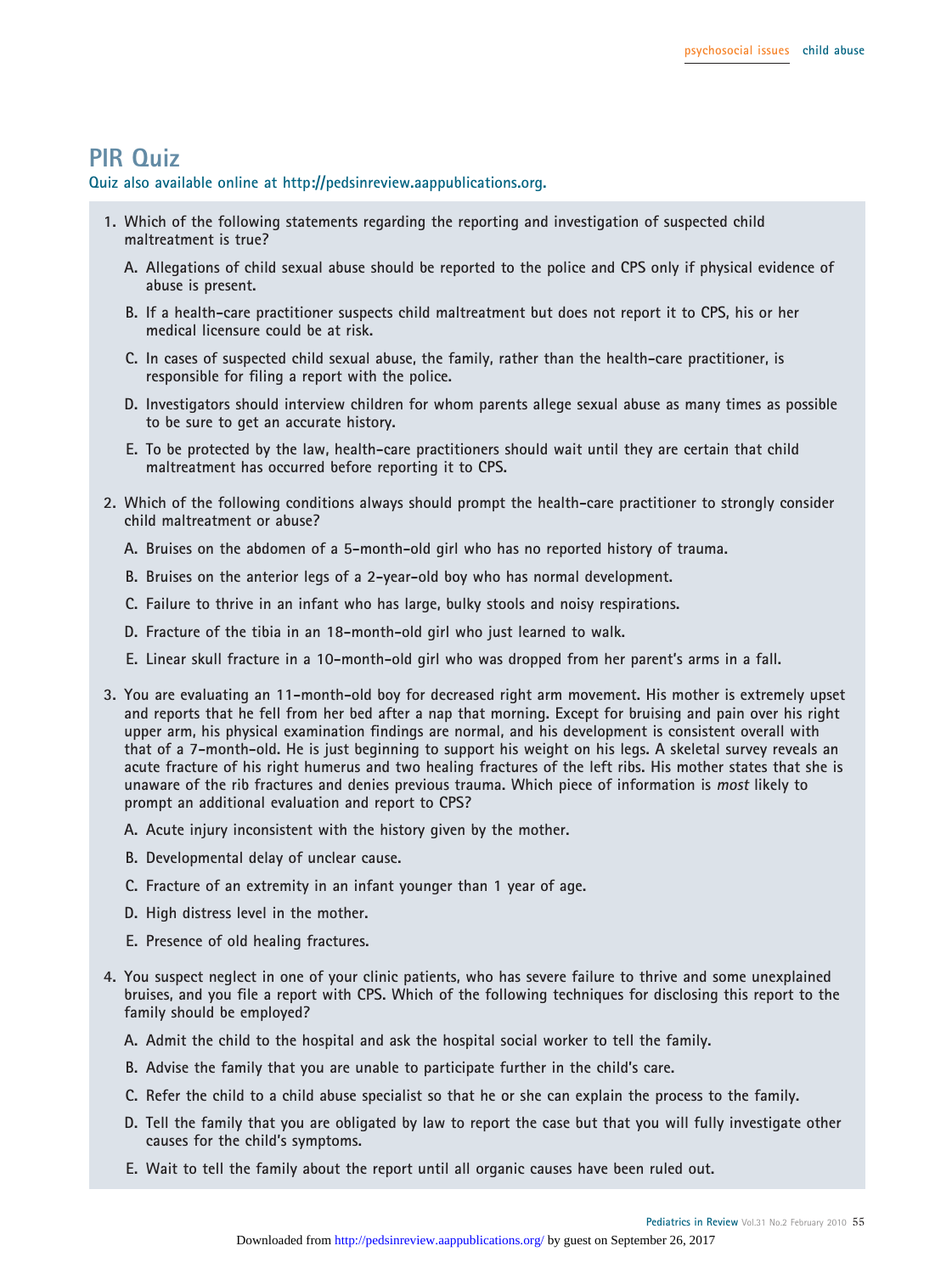# **Managing Child Abuse: General Principles**

DOI: 10.1542/pir.31-2-47 *Pediatrics in Review* 2010;31;47 Andrea G. Asnes and John M. Leventhal

| <b>Updated Information &amp;</b><br><b>Services</b><br><b>References</b> | including high resolution figures, can be found at:<br>http://pedsinreview.aappublications.org/content/31/2/47<br>This article cites 8 articles, 6 of which you can access for free at:<br>http://pedsinreview.aappublications.org/content/31/2/47#BIBL                                                                                                                                                                                                                                                   |
|--------------------------------------------------------------------------|-----------------------------------------------------------------------------------------------------------------------------------------------------------------------------------------------------------------------------------------------------------------------------------------------------------------------------------------------------------------------------------------------------------------------------------------------------------------------------------------------------------|
| <b>Subspecialty Collections</b>                                          | This article, along with others on similar topics, appears in the<br>following collection $(s)$ :<br><b>Developmental/Behavioral Pediatrics</b><br>http://classic.pedsinreview.aappublications.org/cgi/collection/develo<br>pment:behavioral_issues_sub<br><b>Psychosocial Issues</b><br>http://classic.pedsinreview.aappublications.org/cgi/collection/psycho<br>social issues sub<br><b>Ethics/Bioethics</b><br>http://classic.pedsinreview.aappublications.org/cgi/collection/ethics:b<br>ioethics sub |
| Permissions & Licensing                                                  | Information about reproducing this article in parts (figures, tables) or<br>in its entirety can be found online at:<br>http://classic.pedsinreview.aappublications.org/site/misc/Permissions<br>.xhtml                                                                                                                                                                                                                                                                                                    |
| <b>Reprints</b>                                                          | Information about ordering reprints can be found online:<br>http://classic.pedsinreview.aappublications.org/site/misc/reprints.xht<br>ml                                                                                                                                                                                                                                                                                                                                                                  |